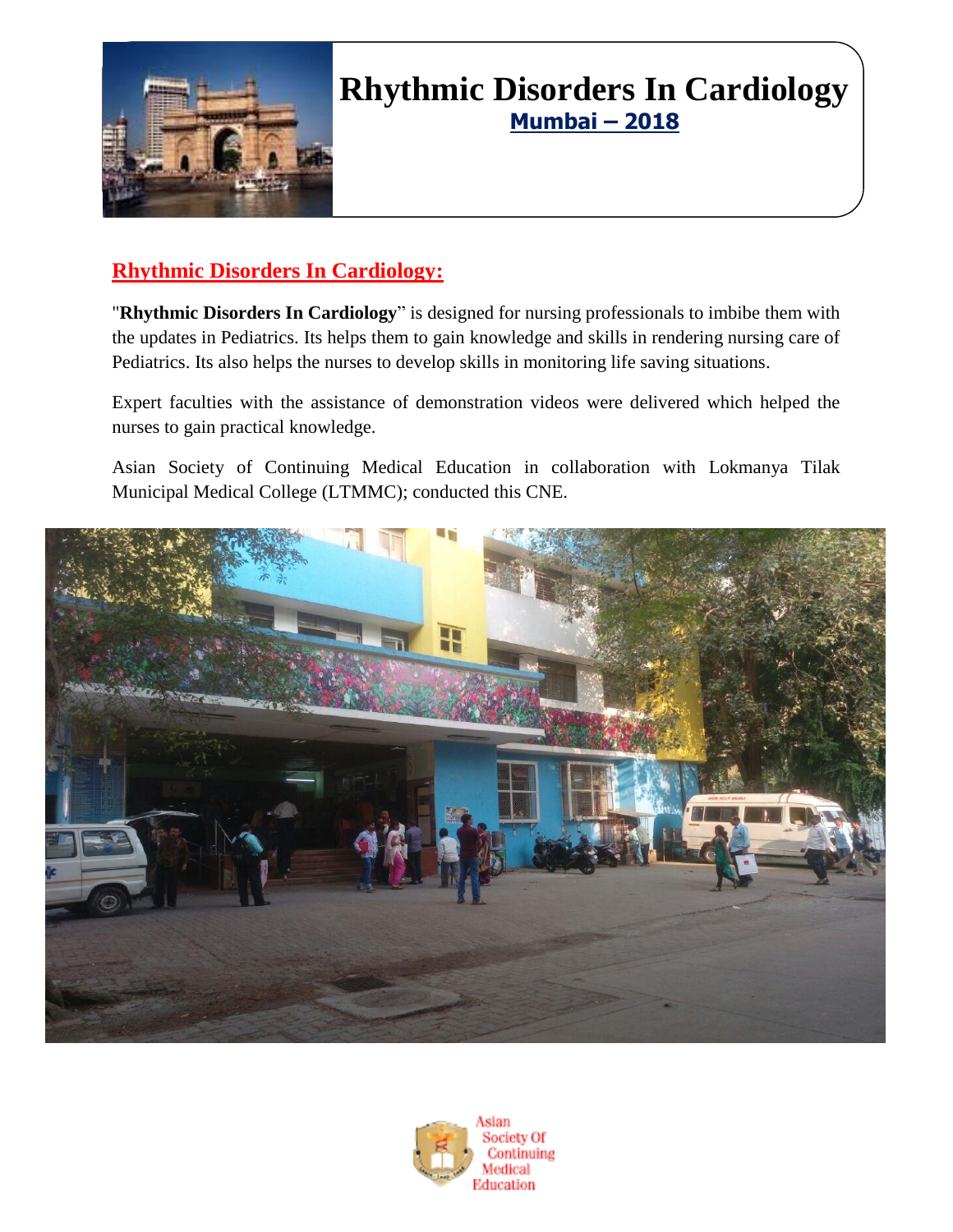# **Rhythmic Disorders In Cardiology**

**Date:** 18<sup>th</sup> March 2018.

**Venue and Place:** Lokmanya Tilak Municipal Medical College (LTMMC), Mumbai, Maharashtra, India.

#### **Total Attendees:** 355

#### **Speaker's Names:**

- 1. Mrs. Suchita Savant
- 2. Mrs. Shweta Rasaria
- 3. Dr. Kanchan Rupavate

#### **Talk and Case Discussion:**

- 1. Preamble to Arrhythmias and Sinus Dysrhythmias
- 2. Atrial Arrhythmias
- 3. Ventricular Arrhythmias Part 1
- 4. Ventricular Arrhythmias Part 2
- 5. Interactive comprehensive of arrhythmias (with Case Studies)

#### **Feedback from Participants:**

- 1. Video presentation, demonstration was very helpful to me to revise my knowledge
- 2. Classes were very good and will be helpful in our daily care of the patients.